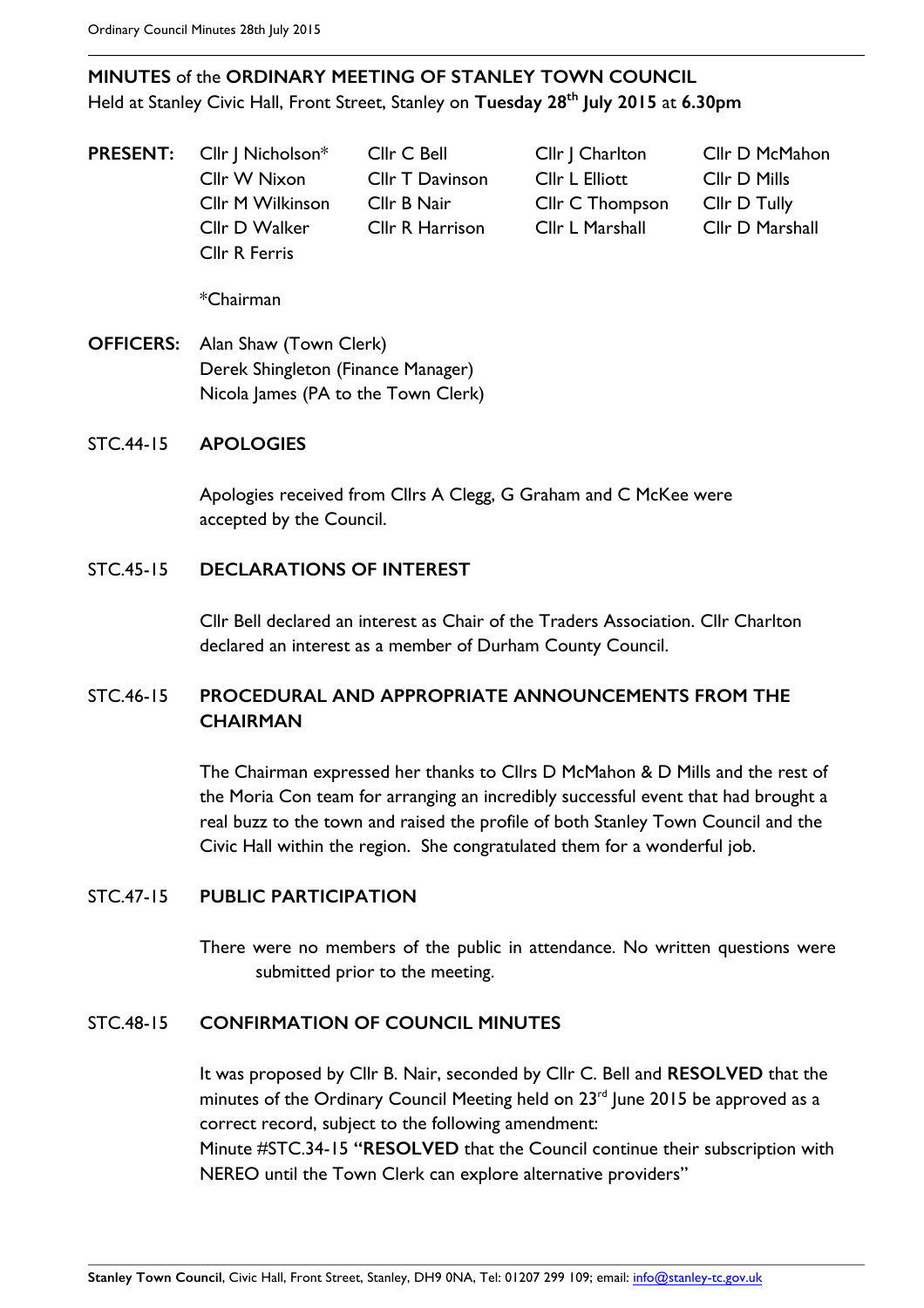### STC.49-15 **MINUTES OF COMMITTEE MEETINGS**

### It was **RESOLVED** that:

The minutes of the Personnel Committee held on 2nd June 2015 be received. The minutes of the Crime and Community Committee held on Safety on 3rd June 2015 be received.

The minutes of Communications and Events Committee held on 9th June 2015 be received.

The minutes of Finance & General Purposes Committee held on 16th June 2015 be received.

## STC.50-15 **COMMUNICATIONS FOR DECISION**

**(i)(i) Closure of St Aidan's Church, Annfield Plain**

Following a discussion, it was proposed by Cllr L. Marshall, seconded by Cllr D Walker and **RESOLVED** that Council have no objection in relation to the closure of the Church. Members requested the Clerk to make enquiries with the Diocese as to what their plans were for the Morrison Busty Memorial in the grounds of the Church after the closure.

**(i)(ii) Highways Consultation**

Following a discussion, **RESOLVED** that Council has no objection in relation to the proposed de-restriction of speed limits on the A693.

### STC.51-15 **COUNCIL IT EQUIPMENT - MEMBERS**

Following a discussion it was proposed by Cllr L. Marshall, seconded by Cllr D. Walker and **RESOLVED** that members should be issued with iPads and required accessories (cases, keyboards etc) and future Council Agendas and papers would be disseminated by electronic means. The purchase of this equipment is to be funded from underspending in other areas.

### STC.52-15 **CHAIRMAN'S AWARD**

Following a discussion it was proposed by Cllr W. Nixon, seconded by Cllr C. Bell and **RESOLVED** that Council adopt the recommended Chairman's Award Scheme Policy, but the Policy be amended to allow up to 3 awards from the 10 shortlisted nominations, with the remainder receiving certificates.

### STC.53-15 **REQUESTS FOR GRANT FUNDING**

**(i) South Moor Juniors FC**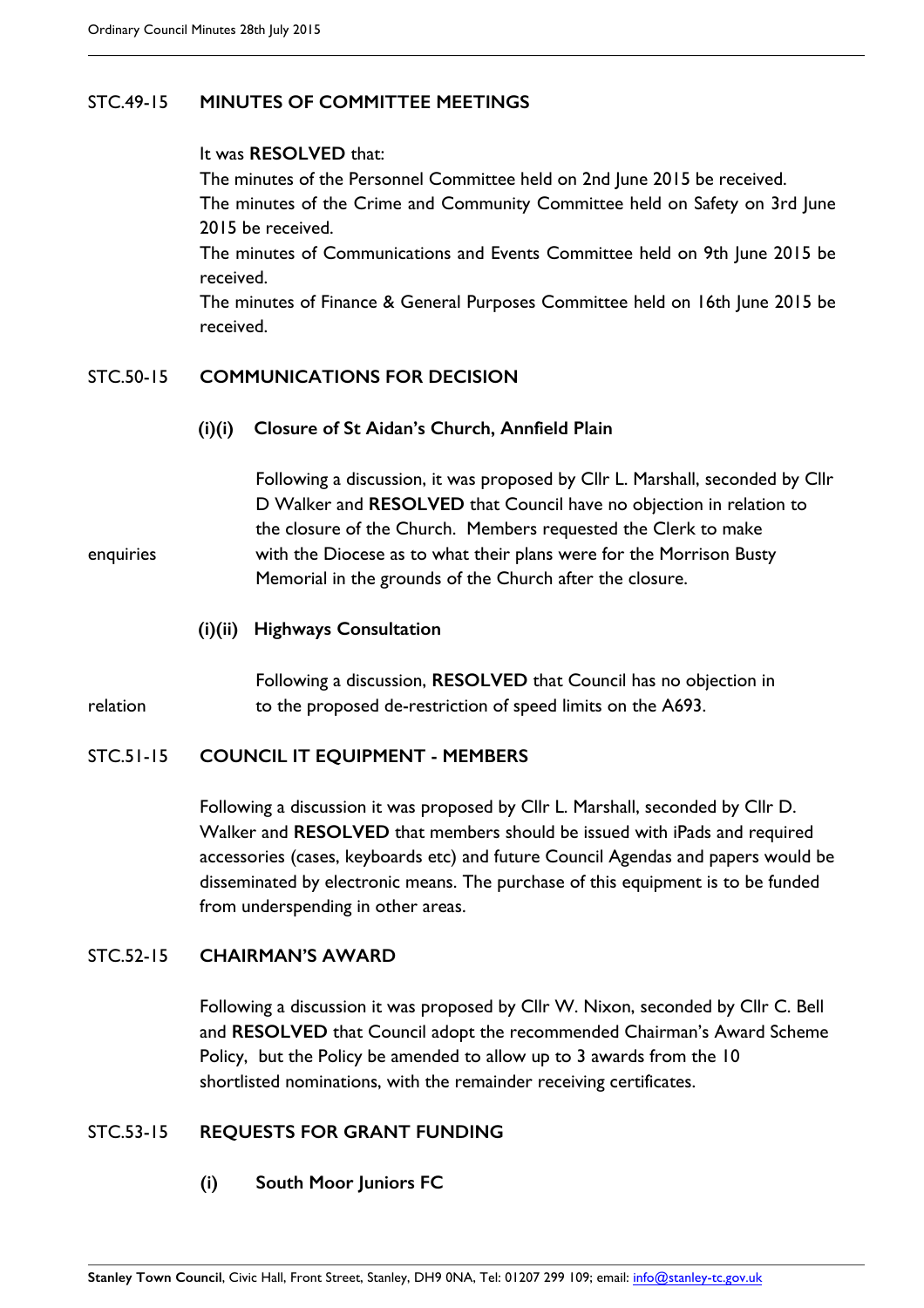Following a discussion, it was **RESOLVED** that Council would decline the request for funding.

### **(ii) Joan Dodds**

Following a discussion, it was **RESOLVED** that Council would decline the request for funding.

### STC.54-15 **REVIEW OF COUNCIL OPERATIONS**

The Town Clerk presented his report to Members. It was proposed by Cllr D. Marshall, seconded by Cllr B. Nair and **RESOLVED** that the Town Clerk be authorised to review the areas detailed in the report, with recommendations to be brought forward to Council for consideration in September. It was further **RESOLVED** that Council should set a medium term objective to bring its policies and procedures up to the standard required by the Local Councils Award Scheme Quality Gold Standard.

### STC.55-15 **REVIEW OF COUNCIL FINANCE IT**

It was proposed by Cllr D. Mills, seconded by Cllr B. Nixon and **RESOLVED** that the Town Clerk be authorised to procure the RBS financial system and migrate the current year accounts to it.

#### STC.56-15 **EXCLUSION OF PRESS AND PUBLIC**

It was **RESOLVED** that in accordance with Section 1 of the Public Bodies (Admissions to Meetings) Act 1960 that the Council would exclude the press and public on the grounds that publicity would be prejudicial to the public interest due to the confidential nature of the business to be transacted.

#### STC.57-15 **STAFFING MATTERS**

**(i) Assistant Manager -** Following a discussion it was proposed by Cllr D. Mills, seconded by Cllr R. Harrison and **RESOLVED** that the Council would **APPROVE** the terms of the settlement proposed in the report of the Town Clerk and delegate authority to the Clerk to progress the matter.

Cllr C Bell left the meeting at 8.30pm.

- 
- **(ii) Civic Hall Manager** It was proposed by Cllr W. Nixon, seconded by Cllr R. Harrison and **RESOLVED** that the Civic Hall Manager would be awarded an honorarium temporarily to bring her salary to equivalency with Spinal Column Point 32. This arrangement will be reviewed after the Business Plan for the Civic Hall has been put to Council for consideration.